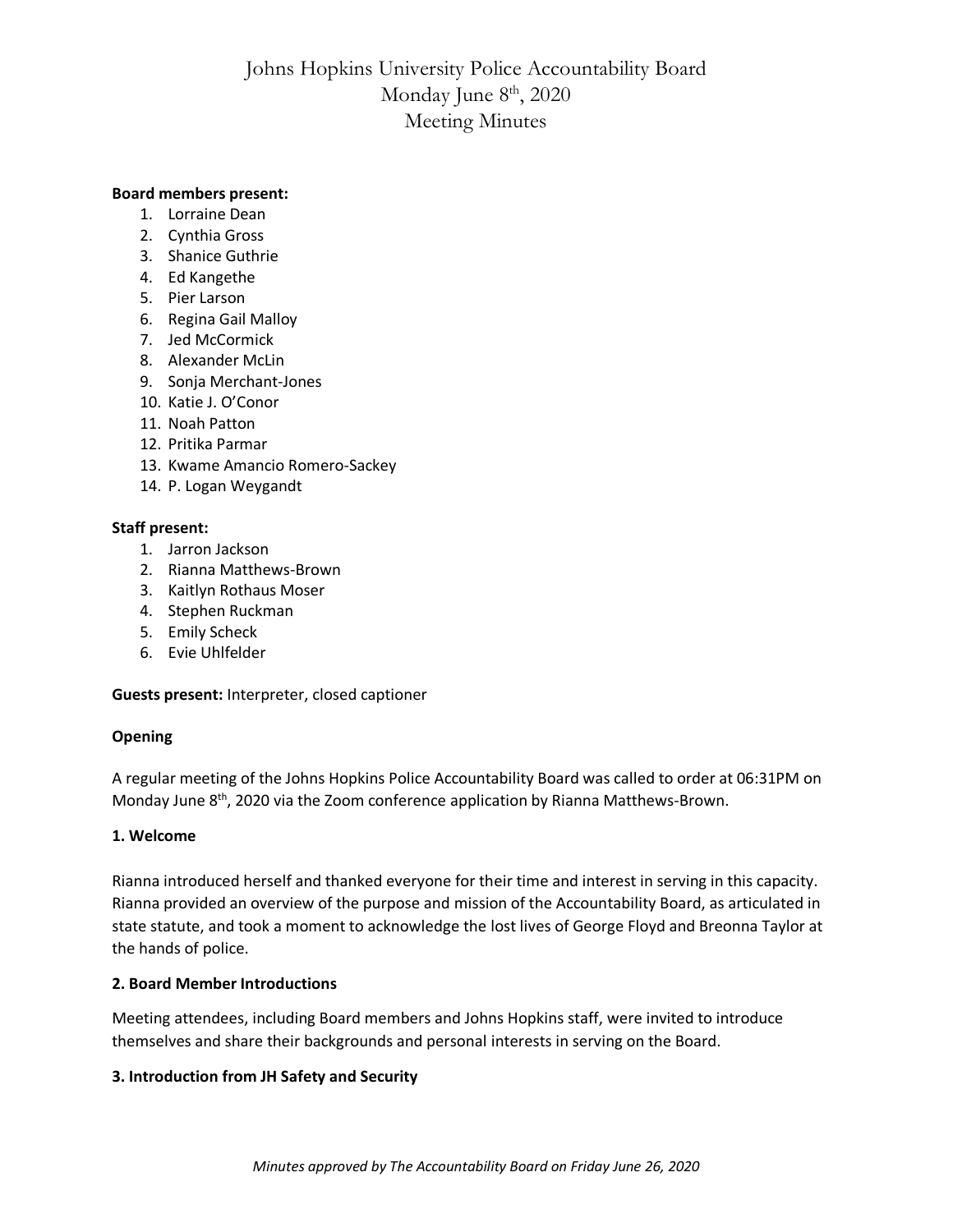Jarron Jackson introduced himself and provided an overview of his role in JH Safety and Security. Jarron indicated that he will be serving as the JH Security liaison to the Board. He also expressed his desire for change and growth within the Johns Hopkins Security Department.

## **4. The Accountability Board: An Overview of Legislative Requirements, JH Commitments, and Bylaws**

Stephen Ruckman provided an overview of the Senate Bill 793 that took effect on July 1, 2019. He explained that there are two main components to the bill: 1) community investments to help address root causes of crime, and 2) the authorization for a Johns Hopkins Police Department. The community investments include: increased funding for the Seed Community Development Anchor Institution Fund, funding for the Baltimore City Children and Youth Fund, funding for the Baltimore City YouthWorks Summer Program, establishment of the Maryland Law Enforcement Cadet Apprenticeship Program and the establishment of the JHPD Police Athletic League.

Stephen shared that the legislation allows for Johns Hopkins to establish a police department based on a memorandum of understanding (MOU) between JHU and the Baltimore City Police Department. The department may have no more than 100 employees and may operate on the Homewood, East Baltimore, and Peabody campuses.

Stephen summarized key mechanisms for transparency outlined within the legislation. These mechanisms include: the application of the Maryland Public Information Act to department law enforcement records; mandatory annual reporting to the state; mandatory evaluation of the department by the Department of Legislative Services; and mandatory use of body worn cameras. Stephen also shared that the legislation prohibits use of military grade equipment or hardware.

Stephen then reviewed measures of public accountability that are outlined in bill. These measures include: the creation of the 15-member JHU Police Accountability Board; the department being subject to the Civilian Review Board; establishment of an administrative hearing board if disciplinary steps are recommended against an officer of the JHPD and that officer requests an administrative hearing by a hearing board (this board would include up to two voting members of the public); establishment of a public complaint process; and no civil immunity in department court cases.

Stephen explained that while the bill establishes statutory requirements for a future JHPD, Johns Hopkins has publicly committed to a number of other measures that will be part of the future JHPD. These commitments go above and beyond what's specified in the legislation. An example is the commitment to recruit and train officers to serve diverse communities by doing the following:

- Promoting, recruiting, and hiring diverse candidates, using local hiring and residency initiatives;
- Advancing impartial and non-discriminatory policing practices that promote disability and diversity awareness and prevent profiling and implicit bias against racial, ethnic, sexual, religious, and other minorities;
- Promoting appropriate interactions with youth and individuals who are in crisis or have behavioral health or other disabilities;
- Building trust between victims of sexual assault and the police department and other university officials; and
- Promoting robust community engagement;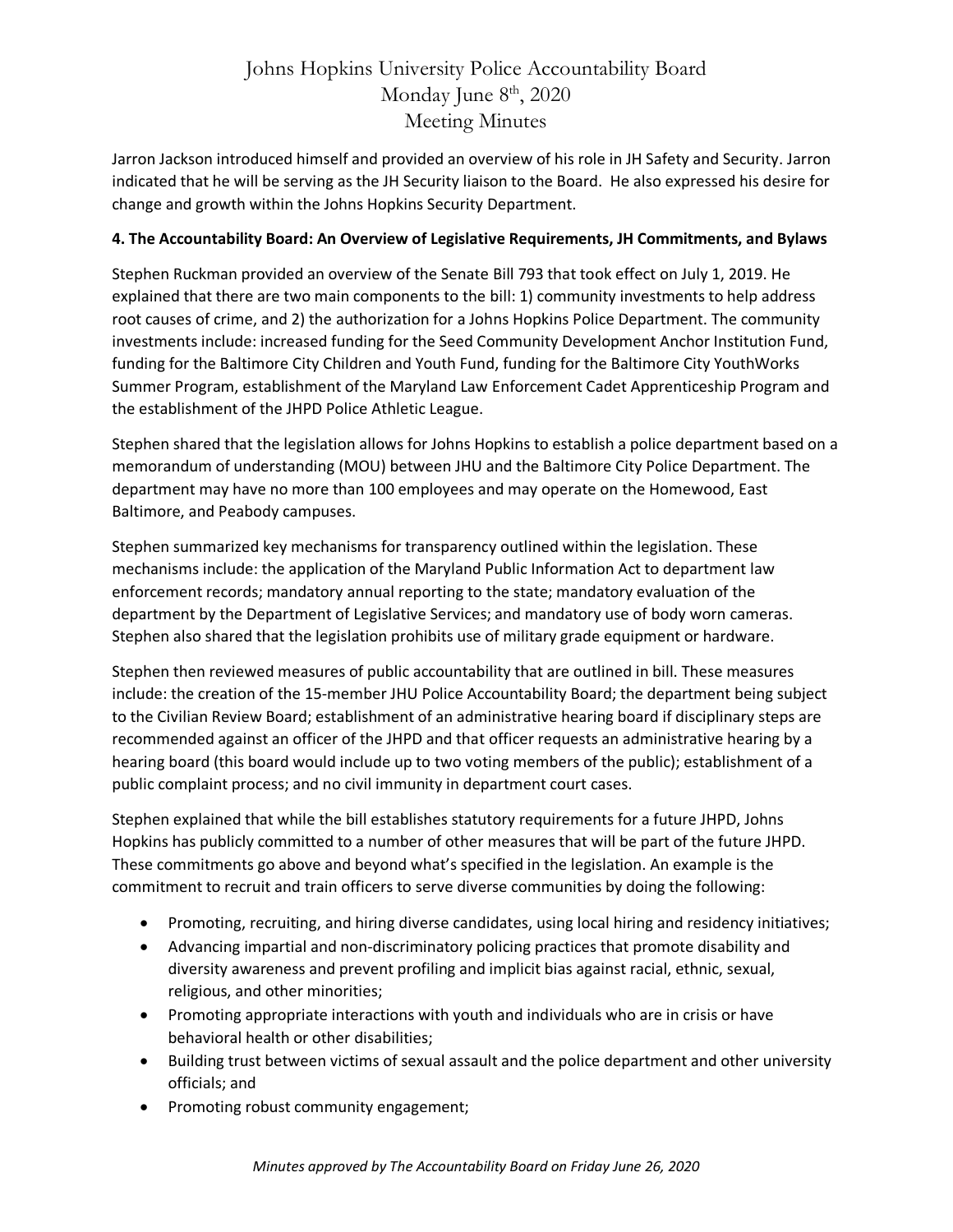Additional commitments include:

- Prioritizing, to the extent permitted by law, officer candidates who have a demonstrated history of positive interactions with diverse groups;
- Performing a pre-employment screening of candidates, through both written examinations and scenario-based testing, to determine candidates' treatment of diverse populations;
- Requiring training in crisis intervention, including detecting behavior that calls for a medical and/or behavioral health intervention rather than a traditional law enforcement stop;
- Requiring newly hired officers to complete rigorous training on preventing racial profiling and combatting implicit bias and on minority community expectations and reservations around policing in Baltimore; and
- Requiring field training in the neighborhoods that the officers will serve, including introductions to community leaders, and equipping them with a contact list of all leaders within minority and immigrant communities in/near the patrol areas, so that those leaders can be reached quickly during a time of crisis.

Stephen concluded by sharing that more information could be found about these commitments at https://publicsafetyinitiatives.jhu.edu/interim-study-report/ (particularly in appendices P1-P5).

During his presentation, Stephen shared his screen with the meeting participants and reviewed a brief slide deck, which is enclosed for reference.

Discussion included the Accountability Board's relationship to the Civilian Review Board. A question was also raised around community input for any expansion of the JHPD footprint, which was noted as a future meeting agenda topic.

## **5. Priorities for the Board and its Members: Input, Ideas, Values, and Vision**

At the request of Board members, Rianna opened this portion of the meeting for an open discussion around what guidelines, structures, or programs the Board would to see in place with the JHPD as well as what issues the Board would like to prioritize during its initial meetings.

Discussion included the structure of the Accountability Board and the Board members expressed interest in better understanding where the Board sits within the University structure. There was further discussion of the Board's independence from Johns Hopkins and the possibility of applying for the Seed Community Development Anchor Institution funding in order to help staff the Board and provide outside legal counsel.

Other priorities expressed by the Board included getting information on training and figuring out how the board will structure itself and receive feedback from the community.

## **6. Updates from Security**

Jarron shared that the Vice President (VP) for Security search is still ongoing and Hopkins is being very intentional with this search. He clarified that the role is for global security operations, not just for Baltimore operations. The search for the VP includes a search committee that consists of students, faculty members, staff, and community members that have no affiliation with Johns Hopkins. Jarron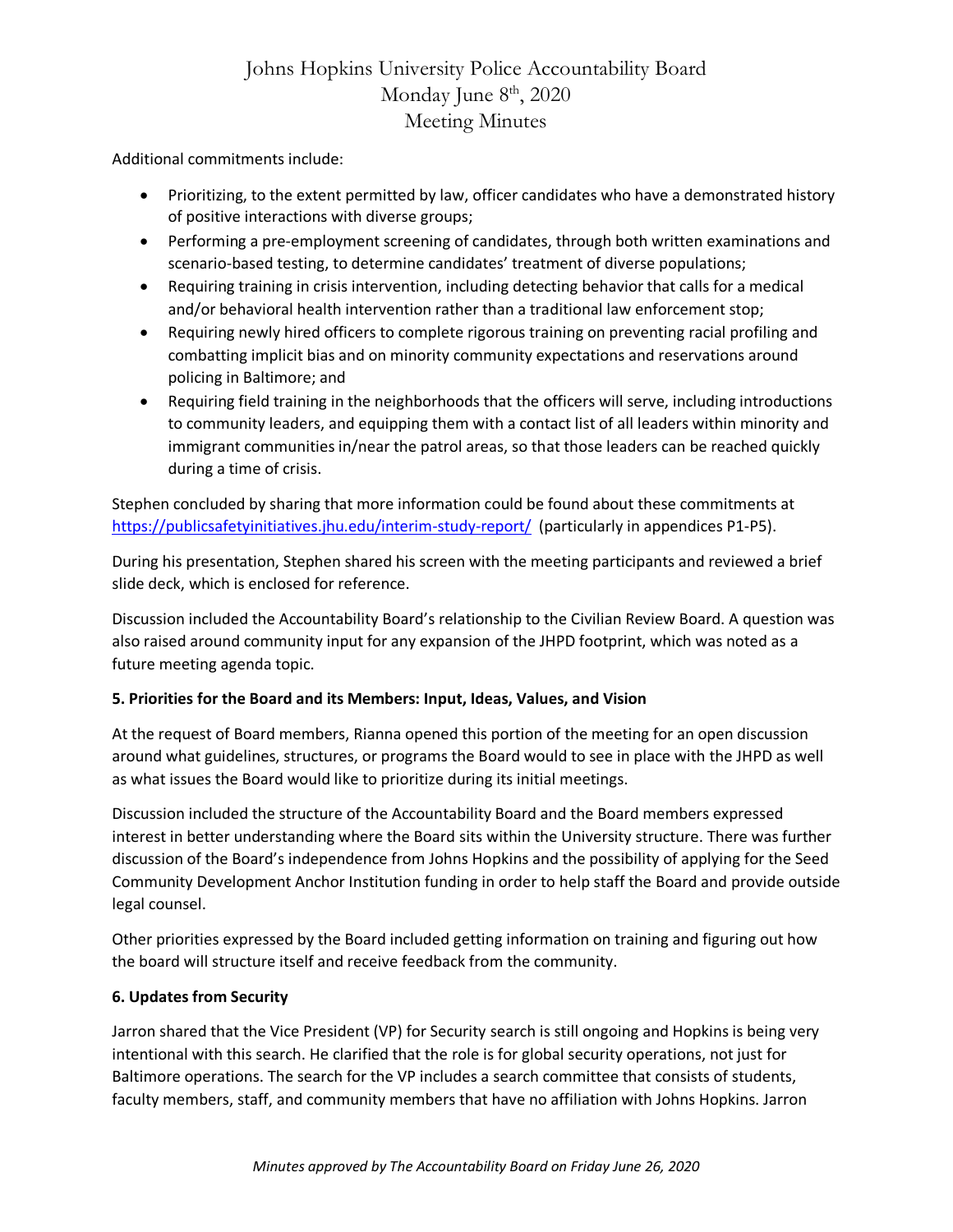acknowledged that the COVID-19 pandemic did slowdown the search process. Jarron explained that the VP will be the person to spearhead the direction of the police department so the JHPD implementation process will not move forward beyond the formation of the Accountability Board until that person is selected.

In response to a Board member's question about moving forward with the JHPD in light of current events, Jarron shared that these events have shown that Johns Hopkins needs to get the police department right. Johns Hopkins has to have community input and buy-in and cannot move forward with the status-quo. One of the ways Hopkins is doing this is by putting the Accountability Board in place ahead of having hired a VP for Security.

## **Q&A- Questions for subsequent meetings**

- How does Johns Hopkins plan to demonstrate that they have obtained majority support from "members of the relevant" campus-adjacent community?
- Out of the 100 officers, how many will be armed?
- Can we explore applying for seed money for outside legal counsel?
- Is it possible to have a discussion with the VP and Jarron to ask questions about current use of BPD off-duty officers and plans for JHPD?
- Can Board members be supplied with 5 years of crime logs from all three campuses in question with the JHPD?
- Will the Board members have a role in the hiring/recruiting process to avoid dealing with problems that would arise otherwise?
- Could the Board have a role in all of the development of the JHPD, i.e., training, hiring, policy development, etc.?
- When does the University aim to begin implementing the JHPD?
- Request for a poll regarding future meeting lengths and frequency.
- Has there been any listening sessions via the search committee recently? When was the last broader community interaction with the community?
- Can the JHPD be a part of unions/FOP?
- Can we form subcommittees, given the breadth of Board responsibilities?
- What resources/budget is available for the JHPAB?
- Can Accountability Board members have an additional e-mail address or way for hearing about community concerns that the members all have access to?

## **Closing remarks**

Rianna thanked everyone for their questions and acknowledged a request for a poll in preparation for the next meeting to see how frequently people can meet with options of weekly, bi-weekly, monthly, etc. Someone will be in touch to get recommendations for the next meeting agenda. Rianna thanked everyone for their time and concluded the meeting.